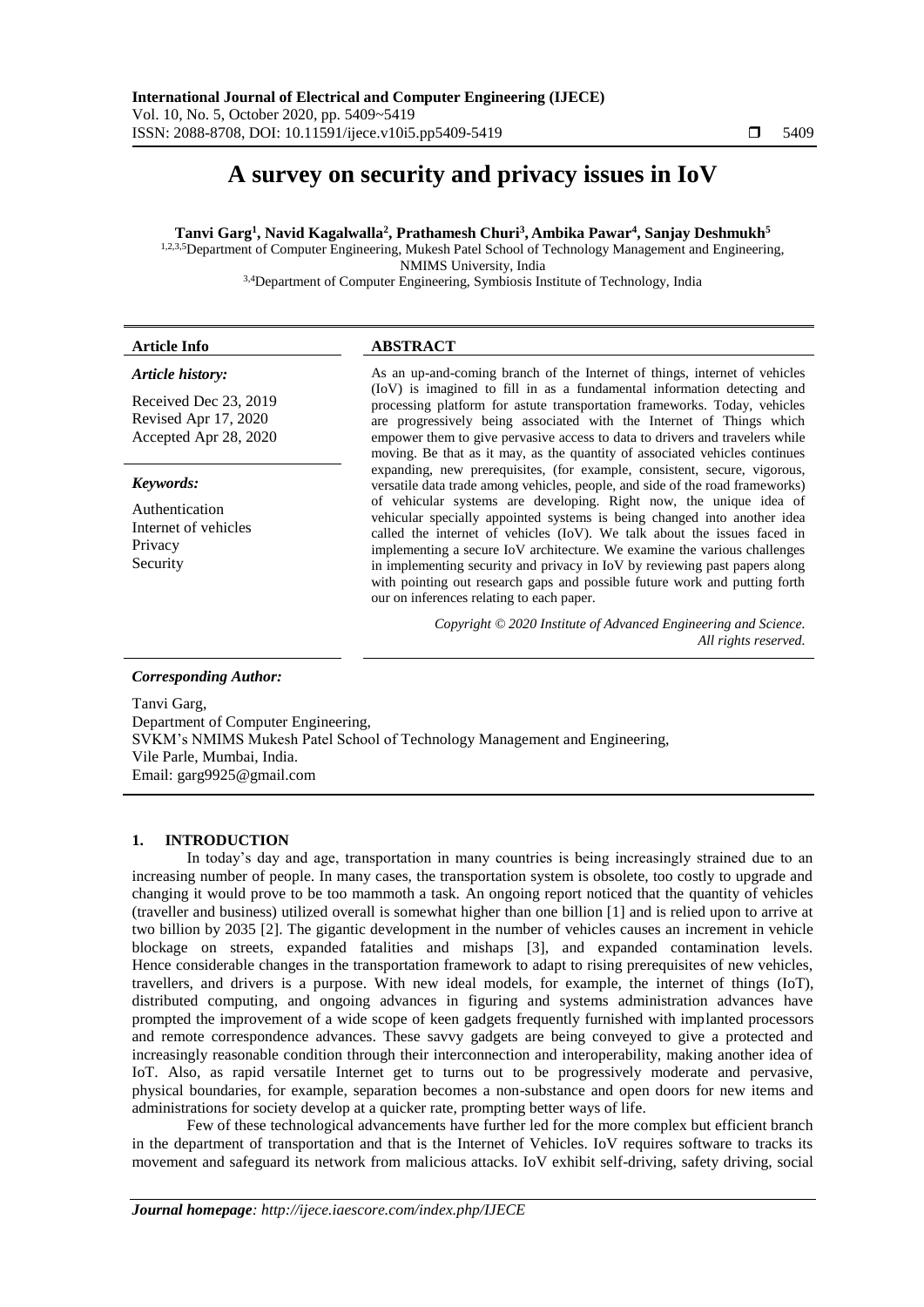driving, mobile applications and electric vehicles. The whole system co-ordinates and maintains communication between vehicle, roads, roadside units, sensors, humans all being the part of the network [4]. IoV synchronizes two high-tech dreams: 1) vehicle's networking and 2) vehicle's intelligence [5] and centres around the reconciliation of objects, for example, people, vehicles, things, systems, and situations to make an astute system dependent on computing and communication abilities that aids administrations, (for example, worldwide traffic productivity and the executives administration dependent on contamination levels, street conditions, clog traffic level, or vehicular security administrations) for enormous urban areas or even an entire nation.

By utilizing clever frameworks on vehicles and diverse digital physical frameworks, (for example, sensors, vehicles, and cell phones) in urban communities we can build up a worldwide system that offers various types of assistance to vehicles and the people related with them. IoV likewise alludes to vehicles, people, segments of the transportation framework, and a lot of gadgets apportioned in nature, associated through an all internet provider-based foundation, that trades data straightforwardly or by implication to contribute toward a progressively effective, more secure, and greener universe of transportation [6].

The fundamental contributions of this paper incorporate: first, a review of the various protocols, algorithms used by already published papers to help secure IoV along with the research gaps, future work and inferences of each paper; second analysis of various papers that can tackle most of the challenges present in the security and privacy of IoV by constructing an in-depth table; finally, we discuss our solution and inferences to accomplish a versatile, strong, secure, and completely operational IoV condition.

# **2. LITERATURE REVIEW**

In [7], the author has stated that an autonomous vehicle unit (AUV) must have security requirements such as privacy, confidentiality, integrity, distributed denial of service (DDoS) protection and authentication. Attacks which disable the steering or brake system of a vehicle are more malicious on AUVs than on normal cars since there is no driver to use his/her intuition to minimize damage. Thus standards must be defined to protect AUVs from both internal and external attacks. Multifactor authentication factor can be one way to protect an AUV since it distinguishes between data reading and system control with priority given to system control. In this scheme, to obtain data to read requires only one credential factor but to access system control and vehicle onboard equipment requires authorization from multiple authorities. An AUV should also be able to prioritize activities and actions depending situations.

In [8], adaptive privacy is implemented wherein the privacy model is chosen by the user which helps to prevent data breaching and manipulation from unauthorized user. This paper discusses letting users choose their degree of privacy and find a balance between resource usage and privacy protocol. The proposed architecture is:

- The rationale for Adaptation: This works on the privacy requirements and reducing communication and computational overheads
- Anonymous authentication: this verifies whether the user is a valid member of the group and then every member is treated the same
- Probabilistic verification: in a common set the privacy degree and computational overhead is calculated with a probability method
- Group management: this method works on groups as users are characterised in groups therefore here the keys, information and grouping are taken care of.

In [9], the paper discusses various privacy and security attacks as well as the countermeasures required. It draws attention to authentication attacks which include Sybil attack, Masquerading attack, GPS deception, Wormhole attack; secrecy attacks, availability attacks, routing attacks and data authenticity attacks. The security requirements of a secure IoV architecture must include availability, high mobility of IoV entities, low errors tolerance, key distribution management and private routing of data.

The countermeasures to these attacks include:

- Threat modelling: Petri net modelling can be used in vehicular authentication, modelling and control of complex vehicular networks. Mathematical and Graph-based approaches can also be used to model network and integrity attacks.
- Intrusion detection system: protects against outside assaults by gathering and dissecting data from interior system frameworks to check if there exist infringement against the security approach.
- Honeypot: The system can include strategies to purposely engage and deceive hackers and identify malicious activities in the IoV architecture.

In [10], the paper talks about vehicular fog, which is like the Internet cloud for vehicles which provide services to autonomous cars. The common security requirements which must be present include confidentiality, integrity, privacy, and authentication. Physical attacks, like disabling a brake or steering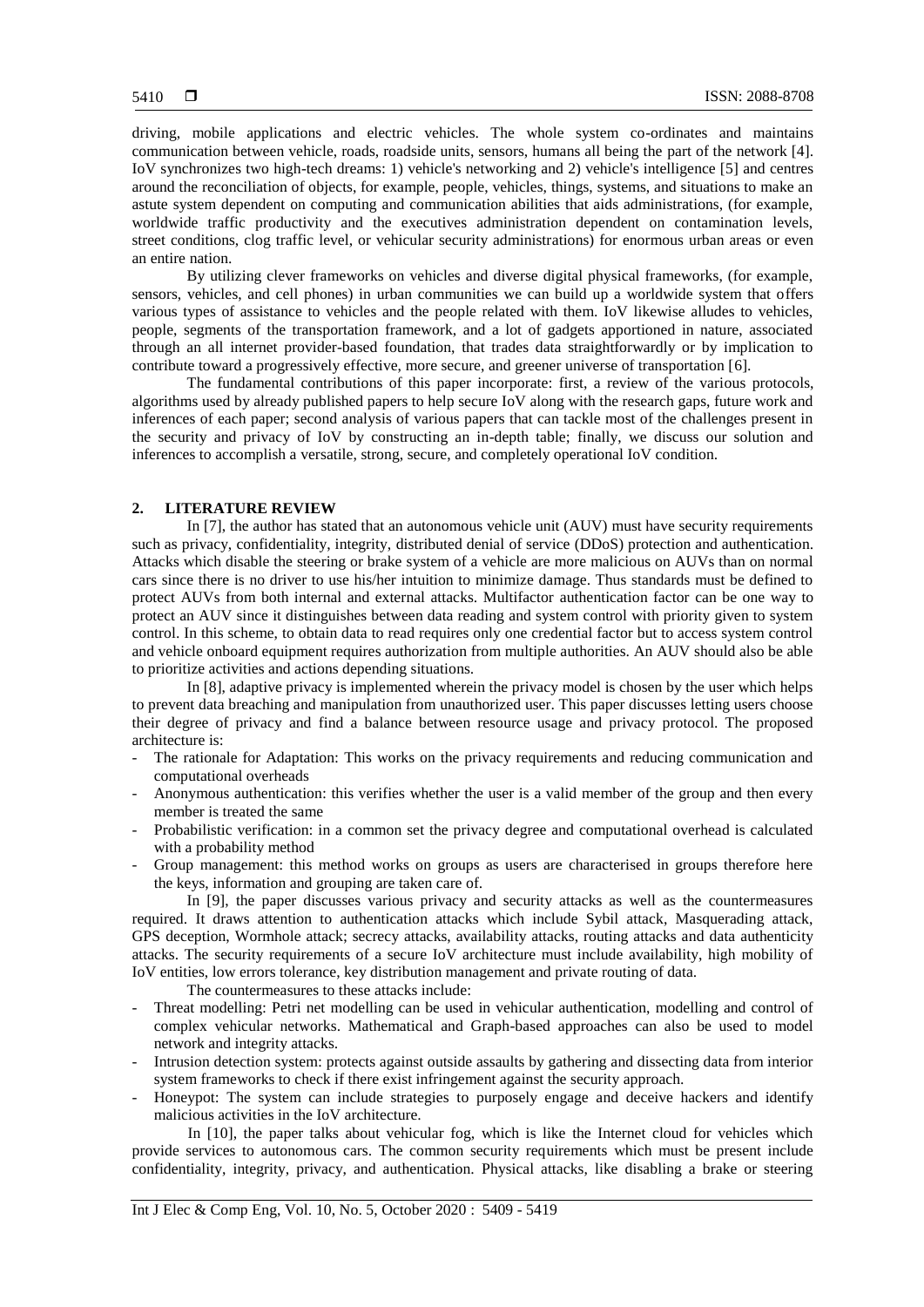system pose grave threats in IoV. To avert mishaps, access to onboard units (OBUs) and CAN bus must be allowed using access control mechanisms. A simple password and id are not a secure means of allowing access to the OBUs. DoS attacks must also be taken into consideration while designing the vehicular network. Radio Frequency Jamming can also pose a threat since it can create large communication blind areas in which messages cannot be sent. This could lead to certain warning messages never reaching their intended target.

In [11], the paper discusses enemy endeavours to utilize data to build up the mapping connection among nom pseudonym virtual machine (VM) characters by coordinating a similar explicit area data, which raises genuine worries about area protection. The location-based service (LBS) suppliers get VM characters and continuous area data of vehicles from their LBS demands. The two information and protection spillage of outsider administrations and wellbeing messages incorporate area and personality-related data (e. For safe driving, vehicles intermittently communicate wellbeing messages {Pseudonym, Location, Velocity, Content, Time} to encompassing neighbours. The types of attacks on virtual machines include:

- Observation mapping attack: The arrangement is to supplant the VM personality by irregular identifiers and occasionally change the identifiers utilizing a VM identifiers replacement scheme (VIRS), which causes the mapping relationship to fall flat.
- Linkage mapping attack: A pseudonym changing synchronization scheme (PCSS) is proposed to protect against this assault. Right now, the procedure of pseudonym or alias and VM character substitution is synchronized to safeguard against linkage mapping assaults, which upgrades the security insurance level during driving.

In [12], the paper points out that for the safe route, forward impact warning, convergence crashes, traffic shockwaves, platooning and warnings about street hazards is an unquestionable requirement for V2V system. The security issue with V2I communication is that since it uses central navigators, all the information is uploaded on the navigator. The navigator stores critical information like the source, destination and speed of the vehicle.

The system generates personal data that is protected by aggregation servers such as electronic frontier foundation but there is a possibility that the aggregator colludes to compromise the privacy of the user and therefore, the paper utilizes the concept of haystack privacy. In haystack privacy, the vehicles with similar characteristics are grouped and only the common group characteristics are visible hence maintaining individual privacy. This is done when each data owner privatizes their data along with that a progression of Bernoulli trails randomizes the appropriate response and can frame a last totalled answer over the populace.

In [13], the paper examines the design, applications, and security, protection, and fairness of fog-based vehicular crowdsensing (FCVS). Manipulation of crowdsensing reports may directly impact the performance of an IoV architecture and further mislead users to make false decisions. Sensors on-board vehicles collect a lot of sensitive data such as PII and also the trajectory of a specific vehicle determined by using successive reports. Impersonation attacks and Sybil attacks may impact the IoV system by generating forged and false reports which could hamper other users. To achieve high-quality results in fog based networks, the tasks and location awareness property should be exposed but the identities of the vehicles performing these tasks must be protected. This is worth as far as protection since the cloud can't interface the characters of clients with the substance of undertakings, yet achieves the errands viably. A drawback is that pseudonyms need to be refreshed for each errand which is troublesome on the pseudonym administration for the two clients and the cloud, and group signatures are commonly computationally wasteful for clients. The paper proposes some sturdy security and protection insurance plans for vehicular crowdsensing applications, like:

- Secure tasking and reporting: Proxy re-encryption and searchable encryption along with a trusted third party should be involved in the key management.
- Privacy-preserving navigation: In [14], Ni et al. proposed a protection saving ongoing route framework to accomplish traffic-mindful route for drivers by using vehicular crowdsensing.
- Secure and DE duplicated crowd sensing: Information encryption gives a modern way to deal with forestall information spillage, then carrying a colossal deterrent to the intermediates for recognizing the reduplicated reports. To address these issues, Ni et al. [15] planned a haze based secure and deduplicated crowdsensing system. Right now, fog nodes are included to briefly store crowdsensing reports, and acknowledge proficient and make sure about information deduplication and commitment collection.

In [16], this paper discusses the several key security and scientific difficulties in haze helped vehicles. Aggressors can be portrayed as interior or outside and assaults can be dynamic or detached. An inactive assault doesn't wreck the usefulness of a vehicular fog registering framework however endeavours to unveil reserved information. A functioning assault is an endeavour to intentionally cut off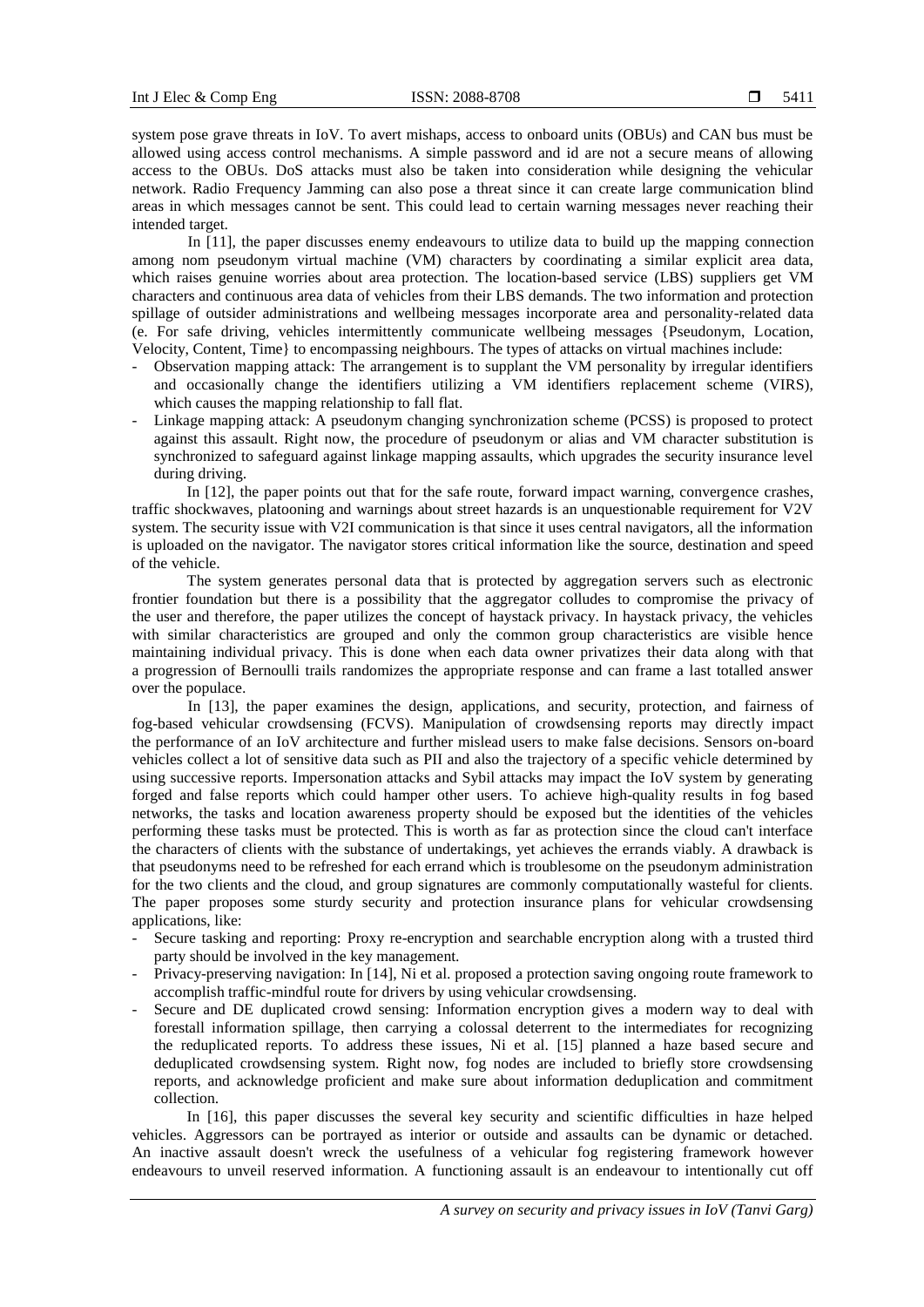the activities of a vehicular haze registering framework (e.g., DDoS assaults, altering data of brilliant vehicles or the choice reports of fog nodes and cloud servers, and information exfiltration). The following properties should be implemented in vehicular fog computing:

- Confidentiality and Integrity: In vehicular fog computing integrity of data is crucial since tampering may result in disastrous consequences.
- Non-repudiation: No entity in the system can undo an action done previously such as the sending or receiving of information.
- Availability: Whenever an authorized vehicle attempts to access a fog node or cloud server, it is always ready for data retrieval or transfer.
- Relaibility and Forensics: Guarantees that the capacity to distinguish, gather, and examine the information from keen vehicles, haze hubs and the fundamental foundation for following and recognizing assailants continuously is working.

These previously mentioned prerequisites can be accomplished by utilizing cryptographic procedures. Homomorphic encryption can be utilized to accomplish mystery and usefulness.

In [17], the paper proposes a scheme which ensures location privacy-preservation with a report and data appropriation in IoV with the changed paillier cryptosystem, which empowers the roadside unit (RSU) to gather and convey the tactile information produced by vehicles. The paper suggests protection saving vehicular tactile information assortment conspire in IoV. The plan bolsters the RSU to play out the protection safeguarding composite information reports total and the outcome can be recovered and re-scrambled by the confided in rush hour gridlock the executives expert for additional preparing. The paper proposes a protection saving tangible information procurement conspire in IoV. The proposed plot empowers a vehicle to get the tactile information caught by different vehicles by safely questioning the information. The RSU re-encodes the accumulated tactile information into ciphertexts that must be completely recouped by the information questioning vehicle, while without the exposure of the information questioning area. There is a low data querying failure rate and the scheme is effective in terms of low computation cost and communication overhead. The paper states that the security requirements of the model proposed should include location privacy preservation, collusion resistance and data integrity.

In [18], the paper discusses security and privacy using the following:

- Authenticated crowd sourced data: The software controlling the vehicle is prone to malicious attacks misleading/forcing the vehicle to take a different/desired route. These spoofed messages should be detected and separated. This is secured by collecting the data and generating keys, sharing the data on authorized public platform and broadcasting data. The platform is authorized and every information is verified. This is so that all the information circulated is under the supervision and no such vehicles are misled.
- Scalable Privacy: Different methods like differential privacy work on protecting the privacy of the person giving them the option to control their flow of information. This trades accuracy for privacy but in the case to retain privacy accuracy is sacrificed. To not play with both, scalable privacy plays a part where the data is extracted from a big common group where only the common characteristics are displayed making it difficult to distort the owner's data.

In [19], the paper talks about the novel onboard units with three-level security architecture (NOTSA). There are different types of attacks that affect the CAN (controller area network) like:

- Short-range attack: attacker becomes a part of the network
- Long-range attack: attacker tracks the movement by attacking the navigation and radio function devices.
- DoS attack: The attacker sends a large amount of useless data into the system
- Eavesdropping attack: The attacker steals the private information about the victim and this information can help access other information on the network.
- Replay attack: Attacking the controller repeatedly hampers the normal functioning of the CAN
- Forgery attack: The attacker fakes to be a user device and controls all the commands

The NOTSA has four security areas with different functions:

- Area A: core security areas, this keeps in check all the users accessing data and authorising information exchange
- Area B: signal transmitting area, this has the transmitters that help area A take decisions, analyse devices in area C and make judgements in area D.
- Area C: consists of an external hardware device access area, keeps in check the external devices to prevent fraudulent acts on CAN.
- Area D: this is the external network access area, this controls all the traffic data and communication information amidst the vehicles.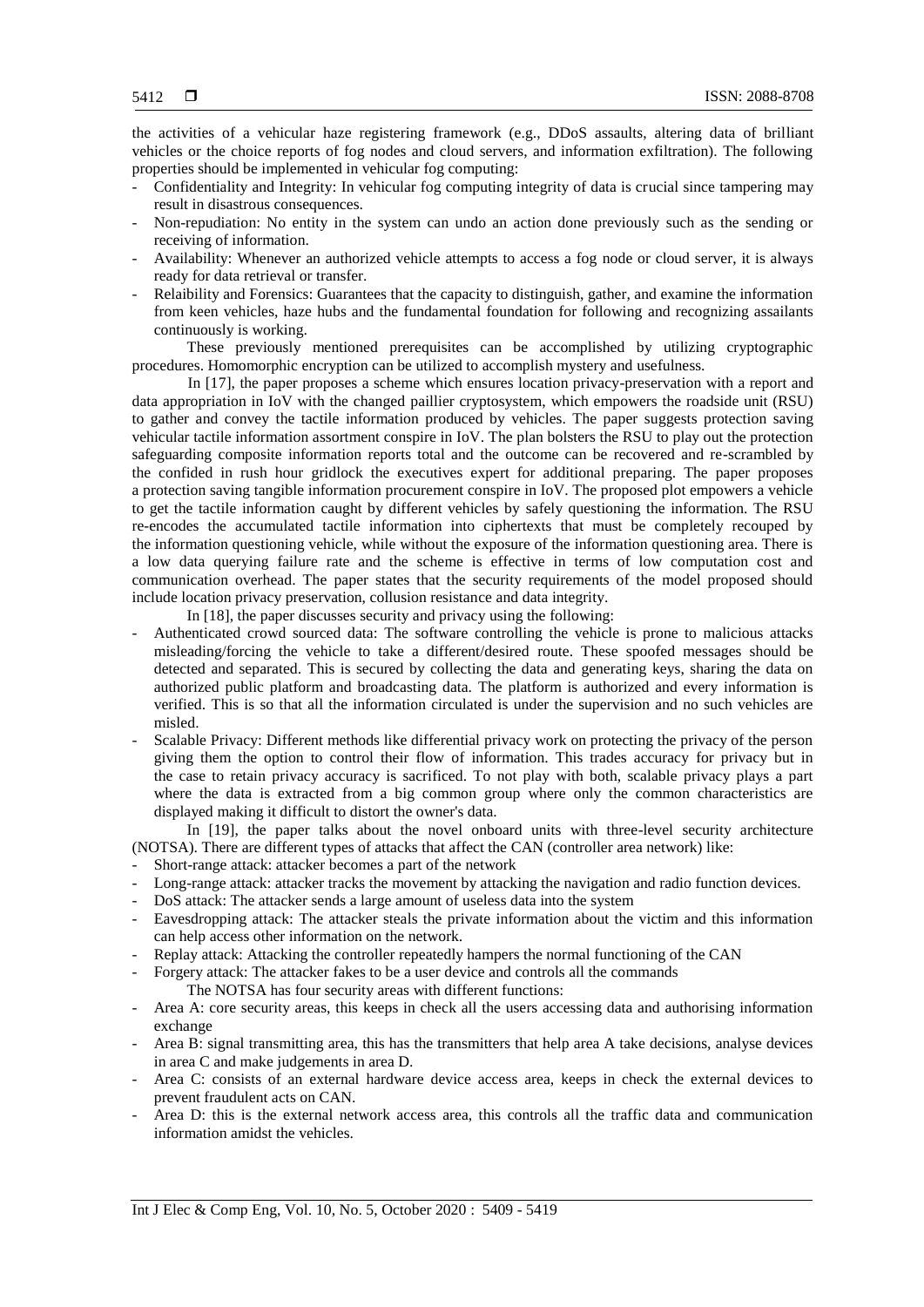To make NOTSA the secure architecture, it uses a three-level security precaution:

- Robust security verification and authentication to external networks and device: this says that all the external devices need to be authenticated and it is done with the algorithm as discussed in the paper
- Multiprocessor authentication: to authenticate these devices and networks an unclonable function is used that prepares an unpredictable response to challenges.
- Hardware isolation: this prevents the vehicles in the network from being controlled and also prevents weird malicious information from entering the network
	- To prevent different types of attacks on the network the security analysis says:
- That when the attacker disguises itself then the only way to differentiate between the legitimate and illegitimate users is when keys are decrypted to obtain the certificate and the difference is spotted saving the network.
- The unclonable function is also used so that the decision can't be predicted and henceforth the eavesdropping attack is avoided.
	- In [20], the paper discusses issues in the cognitive internet of vehicles (CIoV) are:
- Vulnerability Scanning for IoV: the CIOV does not have a device which can detect and act on vulnerabilities.
- Safe communication on interior network of IoV: this says that when CAN sends messages to the engine control unit (ECU), it cannot differentiate which node sends this message which may cause forgery and spoofing.
- Security on external network of IoV: interaction time should be lowered and difficult problems should be solved with a low-cost function.
- Integrity Protection and Security Upgrade for ECU Firmware: the trustworthiness and security should be guaranteed with some policy and authentication scheme.

In [21], the paper says that there three types of nodes, i.e. (i) cars, (ii) buses and (iii) pedestrians, that form social internet of vehicles (SIOV). These nodes are made keeping the common interests and are fully co-operated. In privacy-preserving interest-based forwarding scheme the community energy is of two types: Intra and Intercommunity energy. The privacy-preserving interest-based forwarding scheme for social internet of vehicles (PRIF) scheme include:

- System initialization: a trusted authority (TA) creates a group and generates a group ID. For any node to join these groups, the trust authority records it and produces an authentication in the form of a certificate. This is given to the node over a private authenticated channel.
- Privacy-preserving authentication: when a user claims to be associated with a particular group then his claim is validated by executing the privacy authentication.
- Forwarding process: when the vehicles are in the network, each node will communicate with each other various strategies are used to do this and maintain privacy.
- Message scheduling and buffer management: this uses the algorithms to manage efficient forwarding and authenticating the messages and buffers.

In [22], the paper reviews the benefits of IoVs, a proposed seven-layer architecture of IoV along with the protocols involved with IoVs. The security issue with IoV and preventing it from cyberattacks is critical. A security rupture could have extreme ramifications for drivers, travellers and different vehicles. The National Institute of Standards and Technology proposed a structure to improve cybersecurity and it ought to be followed for IoV also. The different security prerequisites are: Authentication, Integrity, Confidentiality, Data non-repudiation, access control, availability and anti-jamming.

In [23], this paper says, that the security model of pseudonym management has three layers, i.e. Cloud layer, fog layer and user layer. This architecture reduces overhead management, distributes pseudonym in a timely fashion. The proposed privacy-preservation pseudonym scheme also called at the P<sup>3</sup> scheme that the local authority generates and manages its pseudonym. This is done by:

- System initialization and key generation: initialize the vehicle, generate key and the pseudonym fog assigns the pseudonyms to the vehicles.
- Basic operation for pseudonym management: security messages along with a certificate, and time-stamp that notify the user to change its pseudonym.
- Local pseudonym requesting: before changing the pseudonym, the vehicle requests pseudonym for a new pseudonym.
- Context-aware pseudonym changing group: this depends on the number of vehicles so that the privacy is maintained and the tracking is difficult since many new pseudonyms are generated maintaining privacy by evaluating using a metric called pseudonym entropy.
- Local pseudonym changing: after the requesting change and verifying the stamped message, the vehicle changes its pseudonym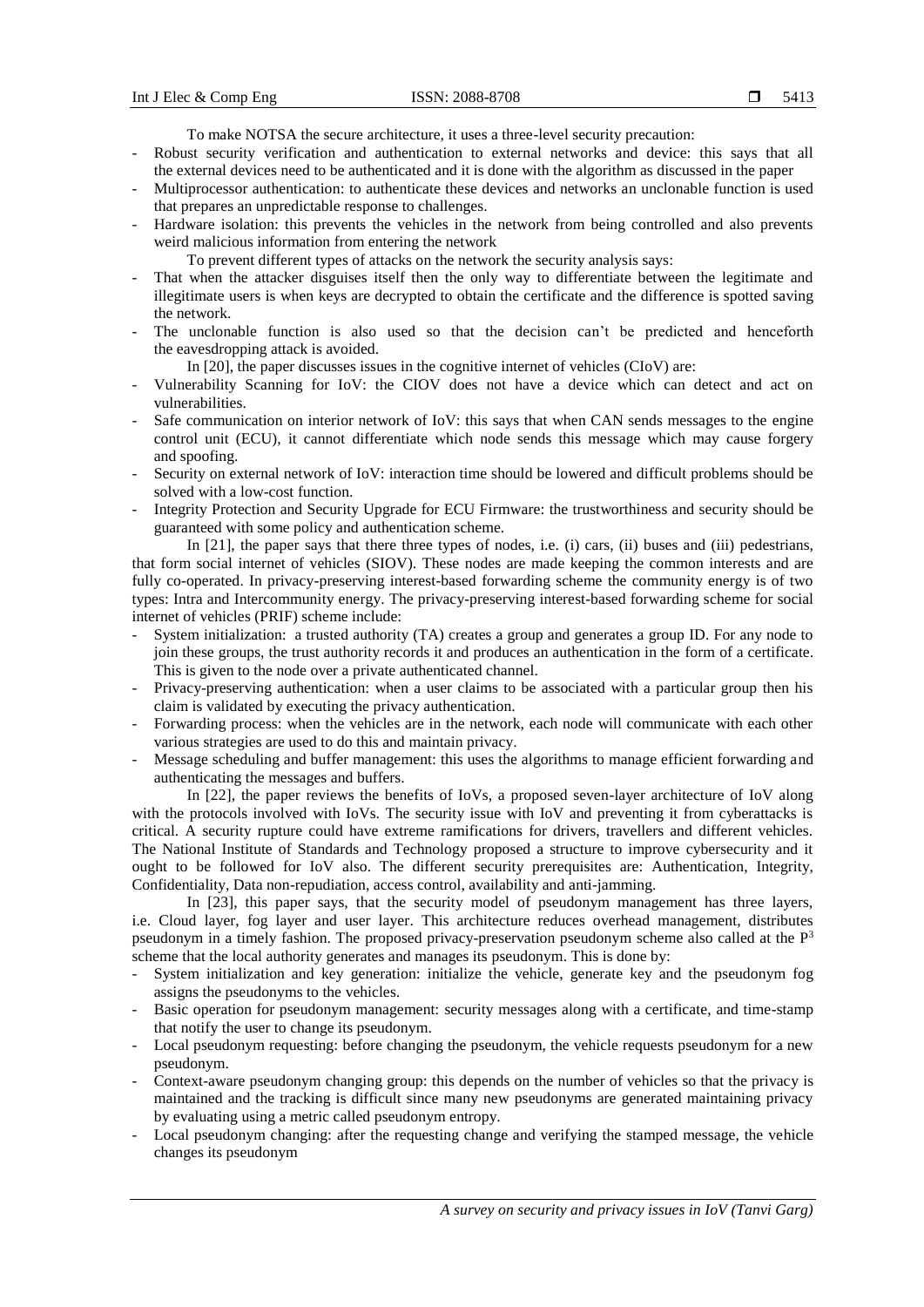- Cross-region pseudonym requesting: when the vehicle is changing its region, it requests a pseudonym in the new region to get registered in the database of that region.
- Cross-region pseudonym changing: the new region receives the request, verifies it and changes the pseudonym

On evaluation, this paper maintains integrity and anonymity of the vehicle and fulfils the basic security requirements by taking care of various attacks. In [24], the paper reviews the ASC protocol and points out the problems plaguing the ASC protocol such as scalability problem, security problems like location spoofing attack, offline identity guessing attack, etc. The proposed protocol requires a user to register with a trusted authority. The trust authority picks a set of system parameters using one-way hash, which are prime field, generator field, a private and public key and a server secret. A user chooses a unique identity and sends it to the trust authority. The trust authority verifies the identity and subsequently, a smart card is issued. The smart card contains the system parameters and should be inserted into the vehicle. The user uses the smart card to connect to the trust authority at a nearby roadside unit to obtain a session key. The proposed protocol can provide mutual authentication based by contradiction. The paper describes various "games" which are simulations of the protocol. At the end of the games, it is proved that the advantage of the attacker is negligible.

In [25], the paper proposes a Security and Privacy-Based Access Control (SPBAC) model for the Web of associated vehicles. This model actualizes made sure about correspondence, totally unrelated consents relegated to clients sitting in the vehicles of a similar armada. It permits specialists to get to information and guarantees the use of dynamic separation of duty (DSD) inferable from conflicting consents. The security of armada is executed in layers which are separately overseen by various officials who are unconscious of movement in different layers. It portrays a bit by bit technique for checking access of a confirmed client.

Even though SPBAC is more secure than RBAC, DAC and MAC models, the limitations are that the childhood directories in DSD do not acquire tasks from various levelled parent indexes and duplicating and moving the registry is beyond the realm of imagination right now. In [26], the paper proposes a data collection approach based on a heterogeneous two-tier fog architecture for fog-based vehicle crowdsensing (FBVC) which aims to achieve privacy preservation, data aggregation, and traceability. The performance essentials that must be applied when designing crowd-sensing uploading and privacy protection mechanism are: Privacy preservation, data aggregation, secure communication, malicious vehicles. The proposed model has four layers which are:

- Sensing layer Performs privacy protection and revocation.
- Lower tier Fog Performs joint traceability.
- Upper-tier Fog Performs secure query formation and carries out this secure query.
- Service Layer Performs data support, data outsourcing and task assignment.

The Fog-based joint revocation mechanism involves the following steps: Initialization, Map list pre-treatment by fog buses, Invalid data identification, and Fog Based security search. In [27], the platooning control system is one of the various systems used to control autonomous vehicles. It involves a system that controls the lead vehicle's speed and direction. This data can be used by the third person that leads to data privacy and possibly service confidentiality failure. The privacy models discussed are:

- Differential privacy: This provides privacy when two databases differ by a single element.
- Distributional privacy: This allows privacy when databases differ in all of their elements.
- Crowd-blending privacy: This policy says take a random bunch of people and categorises based on common points so that when data is accessed only general characteristics turn up of the crowd and individual privacy is guaranteed.
- Random response model: as this paper suggests a Random Response model-based noise at the Encoder Shuffler trust limit to forestall vindictive shuffler. It recommends having an edge at shuffler analyser trust limit to turn away dangers and eavesdropping. Introduce noise at shuffler analyser interface to save it from the malicious analyser.
- ESA-extending privacy: this is a software that deals with encoding, shuffle and analyse. It encodes the records and shuffles them and analyse the incoming shuffled records based on the encrypted keys.

In [28], The Paper proposes an effective privacy-preserving validation conspire for energy internet-based vehicle-to-grid communication utilizing lightweight cryptographic natives, for example, single direction non-impact hash capacities. Right now, can safely get to administrations gave by a specialist organization utilizing the symmetric key set up between them. To guarantee dependable activity forestalling EI from cyberattacks is a need. The proposed plot depends on hash capacities and a three-party verification and key trade convention the proper investigation demonstrated that the plan is AKE-secure which is expected to accomplish protection from pantomime assaults or replay assaults, meeting key security and so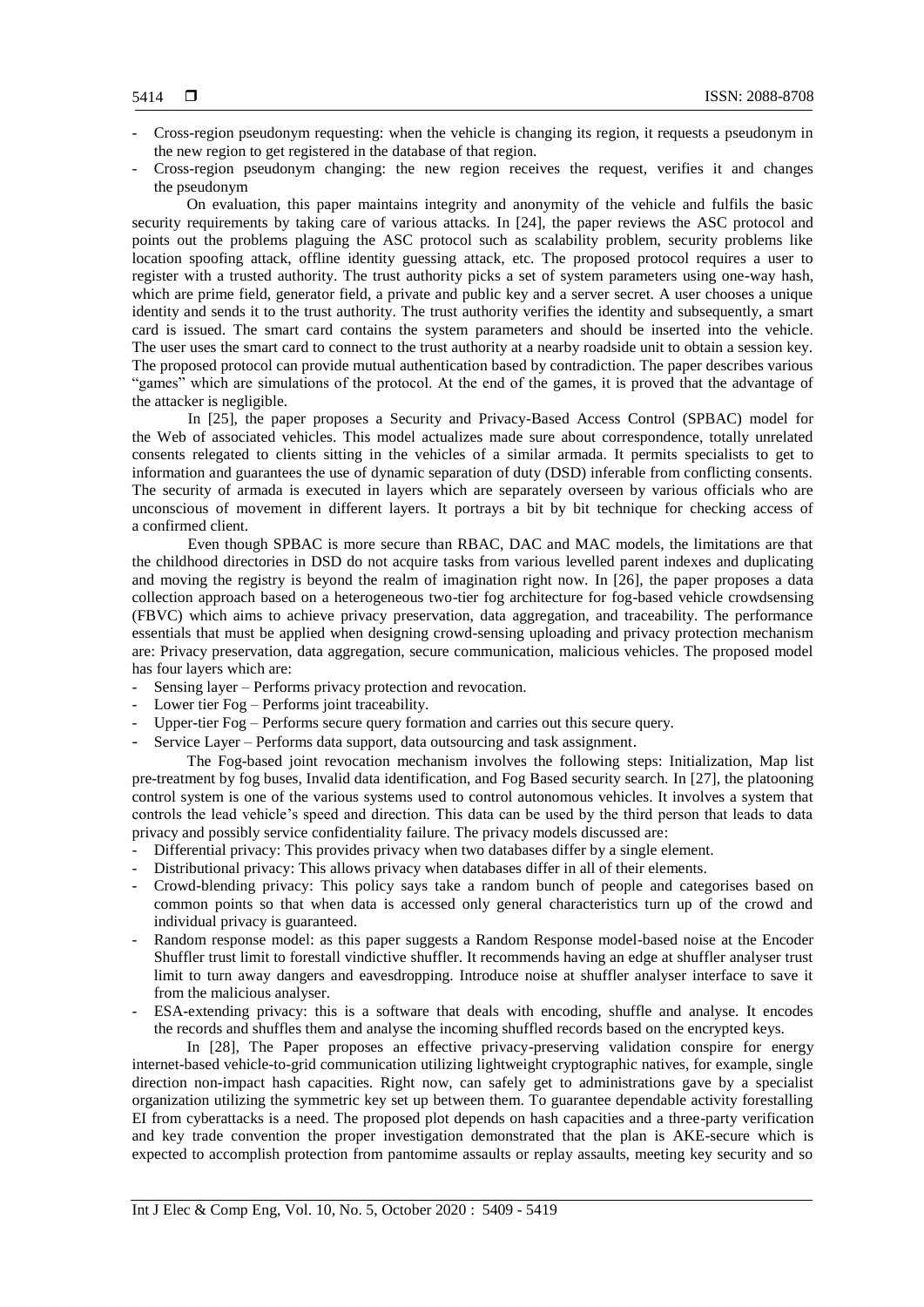forth. Informal security analysis includes the following points: Protection against forgery attacks and Interception attacks, Privacy of the user, Protection against compromised user's device and Protection against physical attacks.

# **3. THREATS TO SECURE A PRIVATE NETWORK OF IOV**

Discussed below are the main attacks and threats to the privacy mentioned in the papers, like the author [29], mentions about the various ways and the need to protect and monitor data sharing to preserve privacy. The papers mention the attacks dealt with attacks and the solutions to these attacks, that happen in various other fields like healthcare, various technological devices as addressed in [30-31], have also created a chaos in the IoV sector. These attacks as explained are:

- Sybil attack: It is an extreme attack on vehicular ad hoc networks (VANET) in which the attacker perniciously claims or takes different characters and utilize these personalities to upset the usefulness of the VANET arrange by dispersing bogus characters.
- Impersonation attack: malicious attackers may act like legitimate users and send reports to earn benefits and thus insert forged reports which can confuse and mislead customers. This is an impersonation attack.
- DoS and DDoS attacks: Denial-of-Service (DoS) assaults mean to make substantial exercises of a framework inaccessible. Because of a DoS assault, attackerss can't speak with one another, and vehicles don't get organize data, for example, street status, bringing about extreme outcomes. In a Distributed Denial-of-Service (DDoS) assault, nodes could dispatch an assault from various areas, in this manner making any discovery harder. Nodes propelling a DDoS assault could expect to hurt the vehicles in the system yet, in addition, RSUs, which are a significant part of the foundation in VANETs.
- Data non-repudiation: It is a legal idea that is broadly utilized in data security and alludes to assistance, which confirms the root of information and the trustworthiness of the information.
- Replay attacks: It exploits the conditions of the network by storing the messages to reuse it later when it becomes invalid and is not true.
- Forgery attacks: The attacker fakes to be a user device and controls all the commands
- Eavesdropping attack: also known as sniffing or snooping attack, happens when an unapproved party takes, alters or erases basic data that is transmitted between two electronic gadgets.
- Auxiliary attack: Where the attacker colludes to comprise the privacy by the aggregators
- Man in the Middle (MITM) Attacks: The man-in-the-middle idea is the place an aggressor or programmer captures a correspondence between two frameworks. It is a hazardous assault since it is one where the assailant acts like the first sender. As the assailant has the first correspondence, they can fool the beneficiary into speculation they are as yet getting a real message.

In Table 1, we address the different protection and security issues and draw a correlation that expresses all the issues happening in different papers. This encourages us to distinguish serious issues and thusly, causes us to chip away at them and infer a solution remembering these.

|                                   | $[13]$ | [15] | $[26]$ | $[22]$ | [23] | [24] | [12] | [21] | $[25]$ | [17] | [19] | $[16]$ |
|-----------------------------------|--------|------|--------|--------|------|------|------|------|--------|------|------|--------|
| Trusted Third-Party Validation    |        |      |        |        |      |      |      |      |        |      |      |        |
| Data encryption                   |        |      |        |        |      |      |      |      |        |      |      |        |
| Authentication                    |        |      |        |        |      |      |      |      |        |      |      |        |
| Sybil Attacks                     |        |      |        |        |      |      |      |      |        |      |      |        |
| <b>Impersonation Attacks</b>      |        |      |        |        |      |      |      |      |        |      |      |        |
| Privacy Techniques for vehicles   |        |      |        |        |      |      |      |      |        |      |      |        |
| Privacy techniques for navigation |        |      |        |        |      |      |      |      |        |      |      |        |
| Fairness                          |        |      |        |        |      |      |      |      |        |      |      |        |
| DoS Attacks                       |        |      |        |        |      |      |      |      |        |      |      |        |
| <b>DDoS</b> Attacks               |        |      |        |        |      |      |      |      |        |      |      |        |
| Data non-repudiation              |        |      |        |        |      |      |      |      |        |      |      |        |
| <b>Access Control</b>             |        |      |        |        |      |      |      |      |        |      |      |        |
| <b>Replay Attacks</b>             |        |      |        |        |      |      |      |      |        |      |      |        |
| <b>Forgery Attacks</b>            |        |      |        |        |      |      |      |      |        |      |      |        |
| Eavesdropping attack              |        |      |        |        |      |      |      |      |        |      |      |        |
| Auxiliary attack                  |        |      |        |        |      |      |      |      |        |      |      |        |
| <b>Collusion Resistance</b>       |        |      |        |        |      |      |      |      |        |      |      |        |
| Data Integrity                    |        |      |        |        |      |      |      |      |        |      |      |        |
| Man in the Middle Attacks         |        |      |        |        |      |      |      |      |        |      |      |        |
| <b>Session Key Security</b>       |        |      |        |        |      |      |      |      |        |      |      |        |

Table 1. Privacy and security issues addressed in previous literature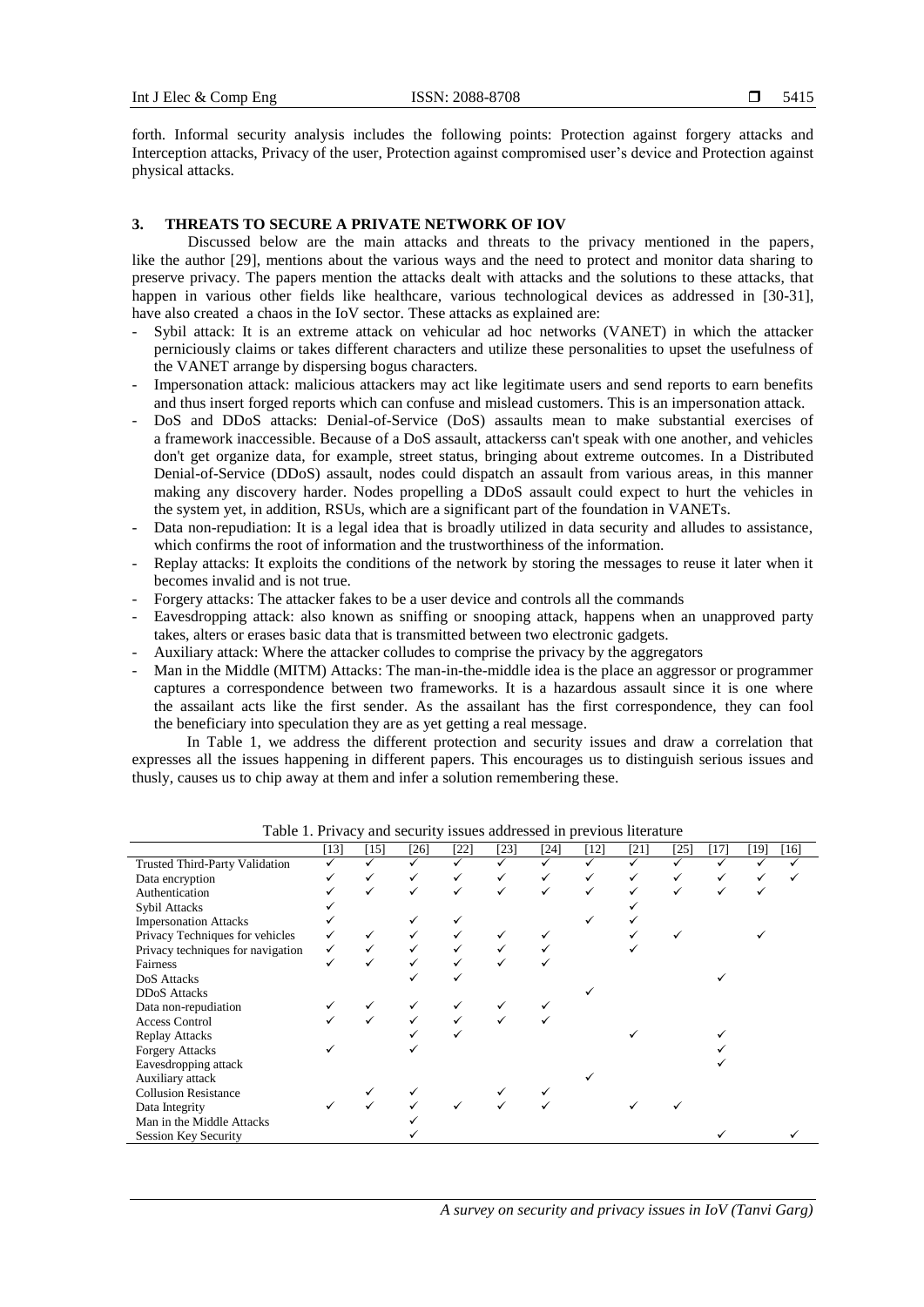# **4. PROPOSED SOLUTIONS TO THE CHALLENGES OF SECURITY AND PRIVACY ISSUES IN IOV**

As shown above, are some of the major problems that act as a barrier for a secure and safe network that also hinders with the privacy of its clients. To enhance the quality of the architecture and prevent mishaps due to attacks, there are a few solutions suggested below:

## **4.1. Authentication**

This guarantees that any two correspondence units can verify the information in transmission. Sensitive data can be safeguarded using data encryption. However, data encryption triggers huge obstacles in terms of information sharing and searching since in IoV, shared data is used by other vehicles in the network to know the real-time information of traffic etc. Sources of data must be verified to make sure that untrusted or malicious reports do not reach customers since this may lead customers to make wrong decisions.

## **4.2. Access control**

This intends to constrain fog node just to legal elements. This can be improved by using ECUs. Control can also be given to the trusted third party who authenticates the users before adding or giving out any information to the OBUs.

# **4.3. Confidentiality**

Guarantees that any illicit endeavours to mess with information at- rest or data-in-transit in vehicular haze registering framework will be identified and forestalled.

#### **4.4. Integrity**

Guarantees that any illicit and unlawful endeavours to alter the data being transmitted or put away will be distinguished. In a vehicular fog computing framework, it is basic that the trustworthiness prerequisite is met since unsanctioned alteration may bring about genuine as well as deplorable outcomes, particularly in life-basic vehicular application settings, for example, a traffic control framework.

#### **4.5. Non-repudiation**

Guarantees that any article in the framework can't fix a past activity, for example, the sending or getting of information.

## **4.6. Availability**

At whatever point, vehicular application endeavours to get to the fog nodes or cloud servers, they should consistently be prepared for transmission or recovery of information figure.

# **4.7. Reliability**

Guarantees that all the data collected from fog nodes and smart vehicles are not fictitious or untrue. For this the routers should route the data to the required central system by looking at the location, preventing confusion of data. The data received should also be time-stamped and taken into consideration for only a particular amount of time after which the packet will discard and new information has to come in. The users sending this information has to be registered with the system. Trust is an important concept to accomplish security in the system, where each vehicle once furnished with a fitting trust model can assess the dependability of the got data and its sender [32].

#### **4.8. Prevention against attacks**

Several different kinds of malicious attacks can be tried against the data generated like impersonation attacks, forgery attacks, DOS attacks, Sybil attacks, etc. Often, malicious attackers may act like legitimate users and send reports to earn benefits and thus insert forged reports which can confuse and mislead customers. This is an impersonation attack. Attackers may likewise forge different personalities to convey unique or indistinguishable information to get more rewards or prevail in the factual choice procedure on reports. This is a Sybil assault. To oppose such assaults, boycott based verification ought to be manufactured, and productive discovery techniques on Sybil aggressors are required for the cloud. In DOS assaults, a server is blocked by loads of useless information and to prevent these attacks, there need to be authenticated users who can send and access information through the server, avoiding any random attacks. In forgery attacks, the attacker acts as a user device or the OBU sending out commands to control the network, to control this type of attacks, the original OBU should be protected with all steps of authentication and allow only verified users should be allowed to enter the network preventing any outsider getting access to any part of the system. An eavesdropping attack, the attacker accesses the location of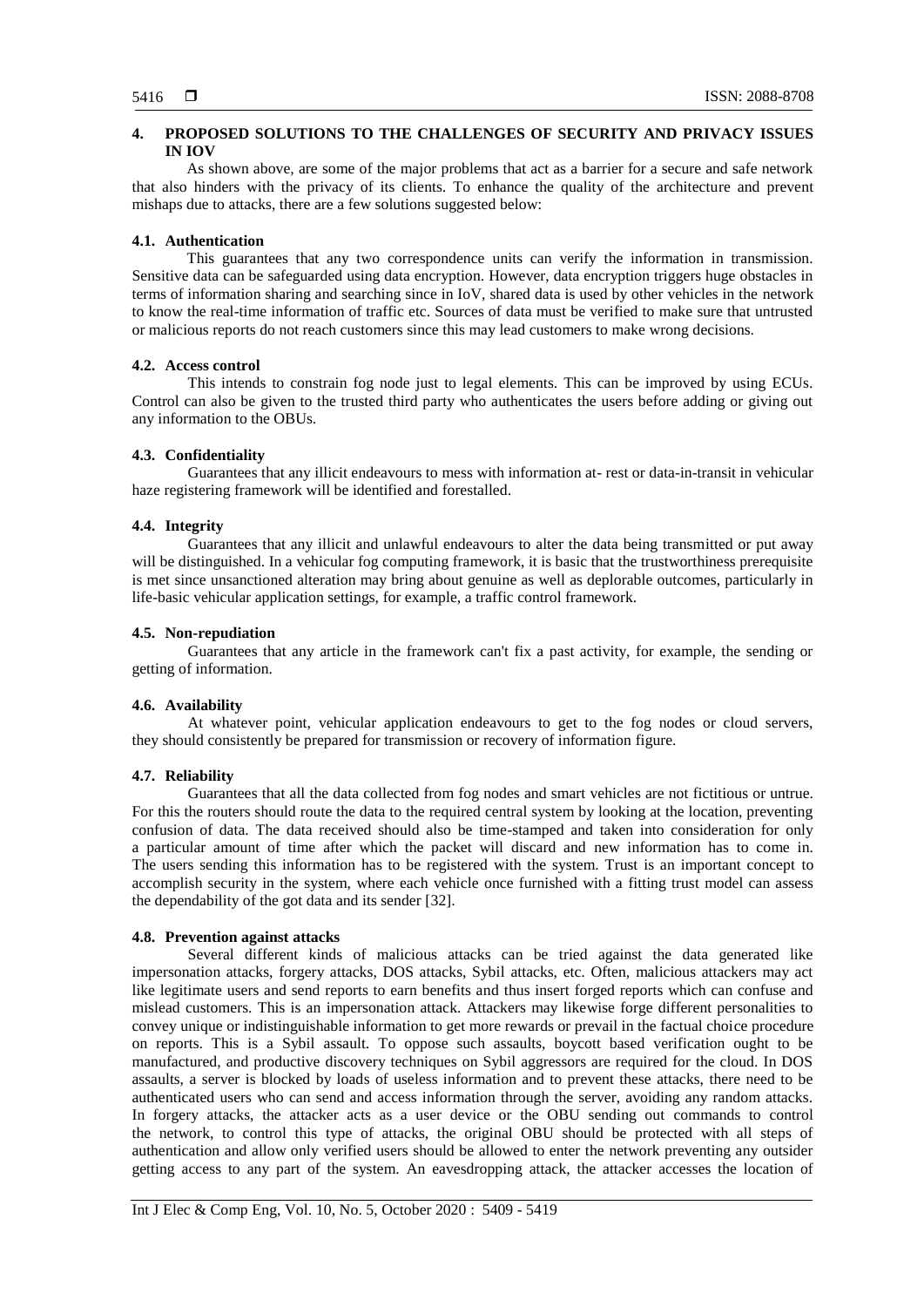the user, driving information and to prevent this the concept of pseudonyms can be used since the name changes now and then the user won't be able to track the activities of the vehicle maintaining the individual privacy of the vehicle. Deployment of an unauthorized device can lead to false data injection which can severely hamper the performance of the network [33].

#### **4.9. Privacy**

Anonymity techniques like pseudonyms, group signatures, and k-anonymity can be used to protect vehicles' privacy. By using such techniques, vindictive aggressors are not able to separate vehicles dependent on swarm detecting information. In any case, it turns out to be difficult for the cloud to appropriate advantages to the comparing vehicles as per their particular commitments to undertakings once the group detecting reports are kept unknown. Whether or not swarm detecting information is conveyed namelessly, clients might need to discharge their group detecting errands without unveiling their characters. The assignments made open may contain some fragile data from which the aggressors can foresee the reasons why clients need to give these errands. Subsequently, how to designate the cloud to play out the group detecting assignments is fundamental for clients with the reasons for security protection and the nature of administration ensures. To get great outcomes, one exchange off is to uncover the undertakings, however, secure the personalities of the clients. This scarification is adequate for clients since the cloud can't interface the personalities of clients with the substance of assignments, however, achieves the errands successfully. Another technique for accomplishing security could be by actualizing outrageous focuses protection [34] which abuses the idea of the end focuses that are regular between vehicular social networks (VSNs) clients to make shared zones to anonymize them.

#### **4.10. Trusted third-party involvement**

A trusted third party is required to authenticate the users before adding them to the group and giving them the security key. Therefore, we need an unbiased third party to authorize every vehicle entering the network and activity that takes place preventing malicious attacks like impersonation attacks, forgery etc.

### **5. CONCLUSION**

Framework in IoV stores a great deal of individual information like area, source position, goal, and so on and in this way keeping up security and protection is an exceptionally minor undertaking for them. An achievement in the field of IoV has prompted different research in the field, recommending various kinds of security and protection challenges in this field and their answers. There is a critical need to address this subject as a result of the progression in vehicles and everything being transferred on the web.

This paper examines the different issues that thwart the security and protection of IoV like DOS assaults, Replay assaults, Forgery assaults, an association of outsider and so forth. To beat these issues, it is examined that both the clients and the structures should be productive and contribute similarly to keep up the uniqueness of the client. We have proposed a couple of arrangements in this paper to manage the referenced assaults. The future extent of this paper will be a plan of a model that gives answers to these difficulties.

## **REFERENCES**

- [1] I. Wagner, "Number of Passenger Cars and Commercial Vehicles in Use Worldwide From 2006 to 2015 in (1,000 Units)," *Statista*, 2018.
- [2] J. Voelcker, "It's Official: We Now Have One Billion Vehicles on the Planet," *Green Car Reports*, 2011.
- [3] S. Al-Sultan, et al., "A comprehensive survey on vehicular ad hoc network," *Journal of Network and Computer Applications*, vol. 37, no. 1, pp. 380-392, Jan. 2014.
- [4] M. N. O. Sadiku, et al., "Internet of Vehicles: an Introduction," *International Journal of Advanced Research in Computer Science and Software Engineering,* vol. 8, no. 1, pp. 11-13, Jan. 2018.
- [5] Y. Fangchun, et al., "An overview of Internet of Vehicles," *China Communications*, vol. 11, no. 10, pp. 1-15, 2014.
- [6] M. Nitti, et al., "On adding the social dimension to the Internet of Vehicles: Friendship and middleware," in *Proceedings of IEEE International Black Sea Conference on Communications and Networking,* Odessa, Ukraine, pp. 134-138, 2014.
- [7] M. Gerla, et al., "Internet of Vehicles: From Intelligent Grid to Autonomous Cars and Vehicular Clouds," *2014 IEEE World Forum on Internet of Things (WF-IoT),* Seoul, pp. 241-246, 2014.
- [8] K. Sha, et al., "Adaptive Privacy-Preserving Authentication in Vehicular Networks," *2006 First International Conference on Communications and Networking in China*, Beijing, pp. 1-8, 2006.
- [9] Y. Sun, et al., "Security and Privacy in the Internet of Vehicles," *2015 International Conference on Identification, Information, and Knowledge in the Internet of Things (IIKI)*, Beijing, pp. 116-121, 2015.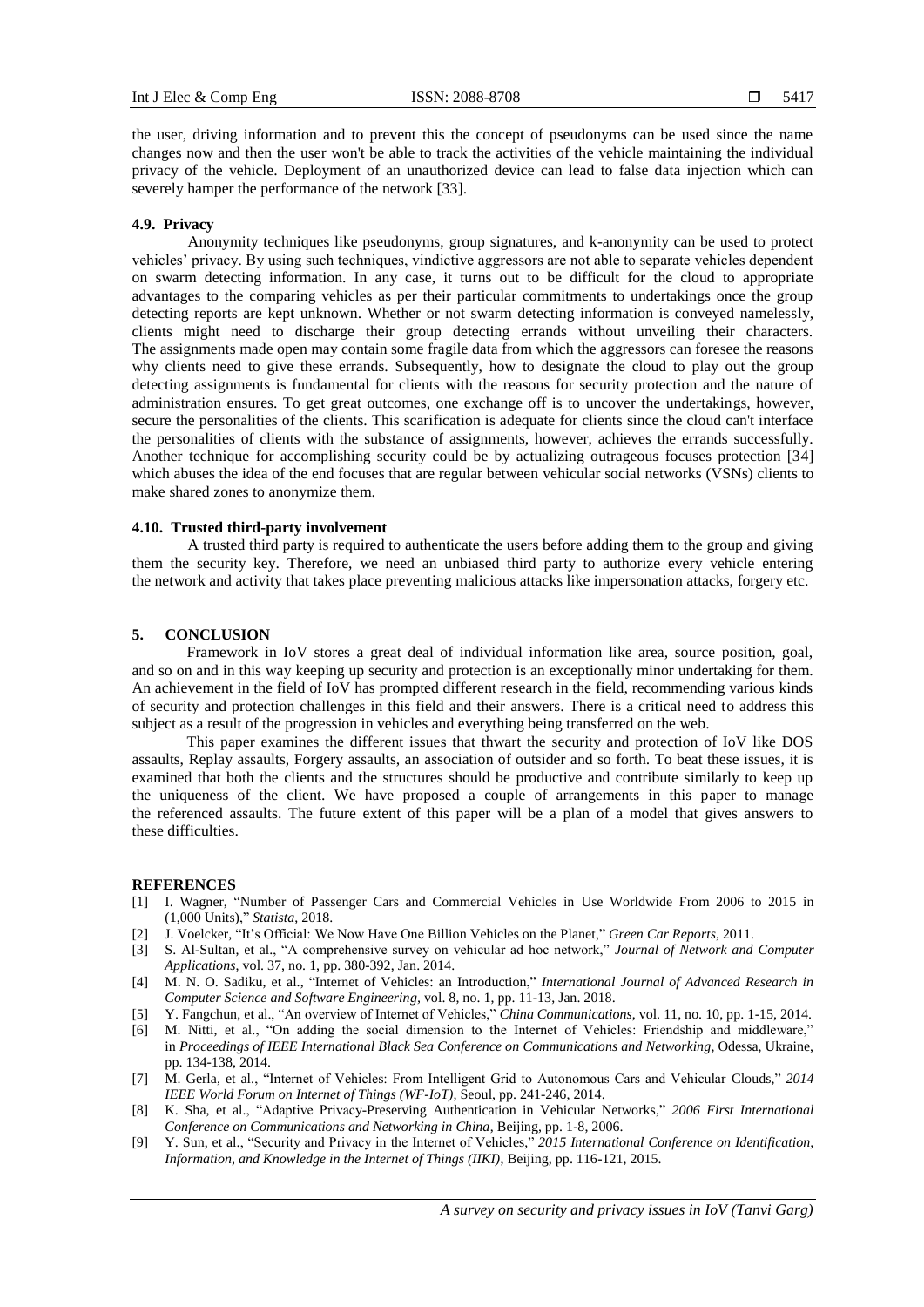- [10] E. K. Lee, et al., "Internet of Vehicles: From Intelligent Grid to Autonomous Cars and Vehicular Fogs," *International Journal of Distributed Sensor Networks*, vol. 12, no. 9, pp. 1-14, 2016.
- [11] J. Kang, et al., "Location Privacy Attacks and Defenses in Cloud-Enabled Internet of Vehicles," in *IEEE Wireless Communications*, vol. 23, no. 5, pp. 52-59, Oct. 2016.
- [12] J. Joy and M. Gerla, "Internet of Vehicles and Autonomous Connected Car Privacy and Security Issues," *2017 26th International Conference on Computer Communication and Networks (ICCCN)*, Vancouver, pp. 1-9, 2017.
- [13] J. Ni, et al., "Security, Privacy, and Fairness in Fog-Based Vehicular Crowdsensing," in *IEEE Communications Magazine*, vol. 55, no. 6, pp. 146-152, Jun. 2017.
- [14] J. Ni, et al., "Privacy-Preserving Real-Time Navigation System Using Vehicular Crowdsourcing," *Proceedings of 2016 IEEE Vehicular Technology Conference (VTC-Fall)*, pp. 1-5, 2016.
- [15] J. Ni, et al., "Secure and Deduplicated Spatial Crowdsourcing: A Fog-Based Approach," *Proceedings of IEEE Global Communications Conference (GLOBECOM)*, pp. 1-6, 2016.
- [16] C. Huang, et al., "Vehicular Fog Computing: Architecture, Use Case, and Security and Forensic Challenges," in *IEEE Communications Magazine*, vol. 55, no. 11, pp. 105-111, Nov. 2017.
- [17] Q. Kong, et al., "A privacy-preserving sensory data sharing scheme in Internet of Vehicles," *Future Generation Computer Systems*, vol. 92, pp. 644-655, Mar. 2019.
- [18] J. Joy, et al., "Internet of Vehicles: Enabling safe, secure, and private vehicular Crowdsourcing," *Internet Technology Letters*, vol. 1, no. 1, pp. 1-6, 2017.
- [19] L. Wang, et al., "NOTSA: Novel OBU with Three-Level Security Architecture for Internet of Vehicles," in *IEEE Internet of Things Journal*, vol. 5, no. 5, pp. 3548-3558, Oct. 2018.
- [20] Y. Qian, et al., "Secure Enforcement in Cognitive Internet of Vehicles," in *IEEE Internet of Things Journal*, vol. 5, no. 2, pp. 1242-1250, Apr. 2018.
- [21] L. Zhu, et al., "PRIF: A Privacy-Preserving Interest-Based Forwarding Scheme for Social Internet of Vehicles," in *IEEE Internet of Things Journal*, vol. 5, no. 4, pp. 2457-2466, Aug. 2018.
- [22] J. C. Castillo, et al., "Internet of Vehicles: Architecture, Protocols, and Security," *Internet of Things Journal*, vol. 5, no. 5, pp. 3701-3709, Oct. 2018.
- [23] J. Kang, et al., "Privacy-Preserved Pseudonym Scheme for Fog Computing Supported Internet of Vehicles," in *IEEE Transactions on Intelligent Transportation Systems*, vol. 19, no. 8, pp. 2627-2637, Aug. 2018.
- [24] C. Chen, et al., "A Secure Authentication Protocol for Internet of Vehicles," in *IEEE Access*, vol. 7, pp. 12047-12057, 2019
- [25] M. A. Habib, et al., "Security and privacy based access control model for internet of connected vehicles," *Future Generation Computer Systems*, vol. 97, pp. 687-696, Aug. 2019.
- [26] G. Sun, et al., "Security and privacy preservation in fog-based crowd sensing on the internet of vehicles," *Journal of Network and Computer Applications*, vol. 134, pp. 89-99, May 2019.
- [27] M. Poddar, et al., "Privacy in the Internet of Vehicles: Models, Algorithms, and Applications," *2019 International Conference on Information Networking (ICOIN)*, Kuala Lumpur, Malaysia, pp. 78-83, 2019.
- [28] P. Gope and B. Sikdar, "An Efficient Privacy-preserving Authentication Scheme for Energy Internet-based Vehicle-to-Grid Communication," in *IEEE Transactions on Smart Grid*, vol. 10, no. 6, pp. 6607-6618, Nov. 2019.
- [29] Churi, Prathamesh P., and Ambika V. Pawar, "A Systematic Review on Privacy Preserving Data Publishing Techniques*,*" *Journal of Engineering Science & Technology Review,* vol. 12, no. 6, pp. 17-25, 2019.
- [30] Kagalwalla, N., Garg, T., Churi, P. and Pawar, A., "A Survey on implementing privacy in Healthcare: An Indian Perspective," *International Journal of Advanced Trends in Computer Science and Engineering* Available, vol. 8, no. 3, pp. 963-982, 2019.
- [31] Kapoor, Vidhi, Rishabh Singh, Rishabh Reddy, and Prathamesh Churi, "Privacy Issues in Wearable Technology: An Intrinsic Review," *SSRN 3566918*, 2020.
- [32] F. Ahmad, et al., "Trust Management in Vehicular Ad-Hoc Networks and Internet-of-Vehicles: Current Trends and Future Research Directions," *Global Advancements in Connected and Intelligent Mobility: Emerging Research and Opportunities*, pp. 135-165, 2019.
- [33] A.A.A. Ari, et al., "Enabling Privacy and Security in Cloud of Things: architecture, applications, security & privacy challenges," *Applied Computing and Informatics*, 2019.
- [34] M. Babaghayou and A.A.A. Ari, "Location-Privacy Evaluation within the Extreme Points Privacy (EPP) Scheme for VANET Users," International Journal of Strategic Information Technology and Applications, vol. 10, no. 2, pp. 44-58, 2019.

#### **BIOGRAPHIES OF AUTHORS**



**Ms. Tanvi Garg** is a Computer Science undergraduate from SVKM's NMIMS Mukesh Patel School of Technology Management and Engineering, Mumbai, India. Her area of interest includes security and privacy.